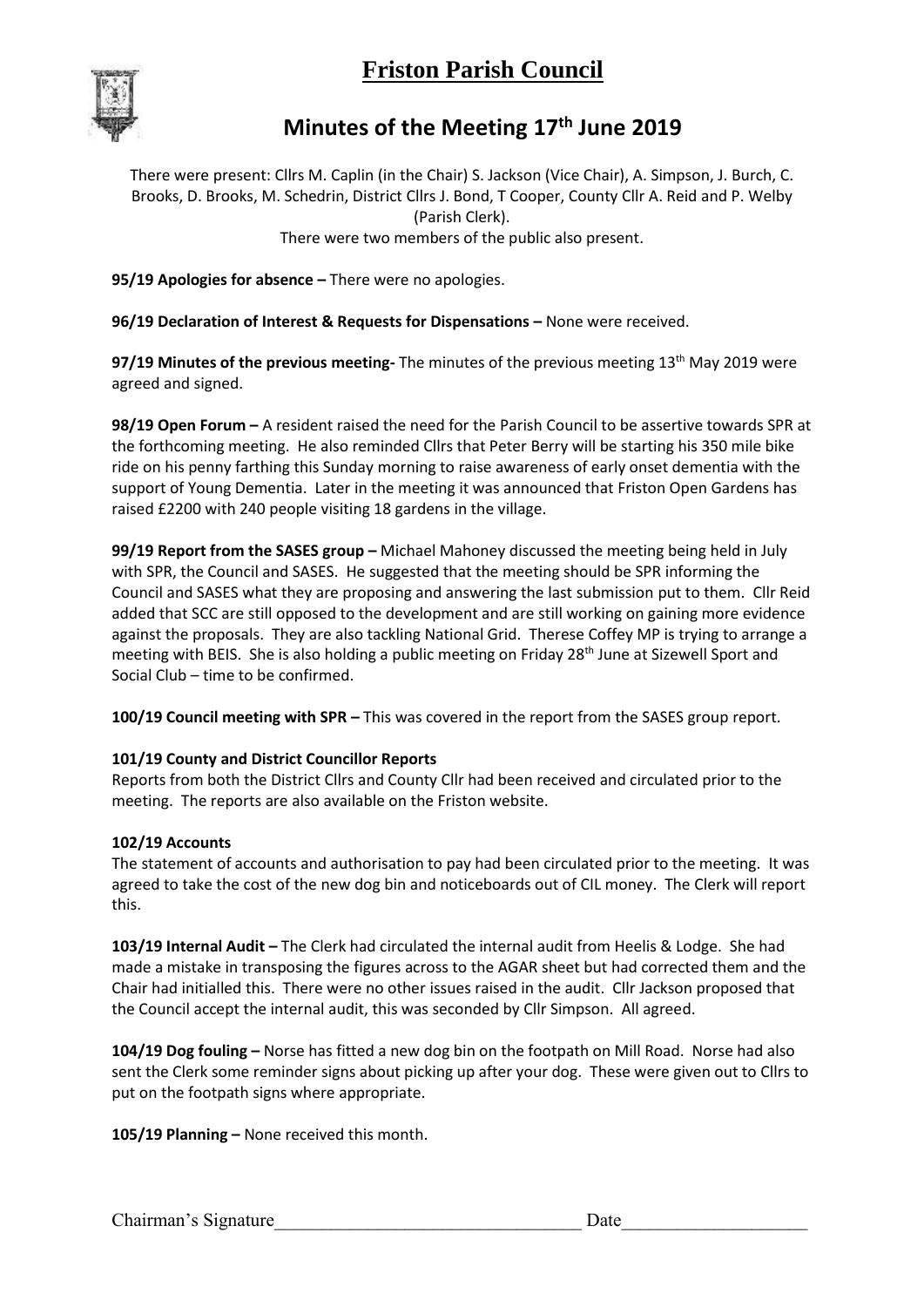

**106/19 Sizewell C -** No updates this month.

**107/19 Village Parking -** The village parking options have been put on hold by the landowner currently whilst the SPR development is still possible. Cllr Simpson will contact the landowner again to reiterate that the Council are still interesting in the parking and would like to discuss the options in further detail.

**108/19 Notice Board and Village Gates** - The new noticeboards can now be ordered. Cllr Simpson agreed to be the delivery address and has arranged help to fit them. They will be need to be delayed to the beginning of August.

Cllr Reid has agreed to help with the traffic calming requests, Clerk to forward all correspondence to him regarding this.

#### **109/19 Village Hall**

The Village Hall Committee have a meeting next week.

The Chair has spoken to Jayne Cole who has again promised that the lease would be with the Clerk by this week. The Clerk has also got the contact details of someone recommended by SALC who should also be able to help if necessary.

The Clerk had written a draft set of terms and conditions for the leasing of the projector and screen in the hall. It was agreed to add that the hall does not have a television licence so hirers will not be able to watch television programmes or sports matches on the screen. It was also agreed to charge £5 per hire and check the excess on the insurance and to ask for this as a deposit. The Clerk agreed to make the changes and then send the document to the VH Committee for their thoughts and suggestions.

**110/19 Update on Vacancies for Parish Councillors –** There are still two vacancies on the Council.

**111/19 Allotments:** The Clerk had not heard from the Community Payback scheme regarding grass cutting and hedge trimming. Clerk to chase.

**112/19 Highways & Footpaths –** The footpath between Low Road and Mill Road behind Chequers Row Cottages is overgrown. Clerk to report.

Cllr C Brooks raised the issue of the church path from the gate to the edge of the gravel path being uneven. The issue will be raised it at the next PCC meeting.

The footpath between Low Road and the A1094 has been ploughed up and not reinstated. Cllr Simpson will talk to the farm manager. He will also ask if it's possible for him to cut the grass at the junction of Mill Road as it is obscuring the view of oncoming traffic.

The footpath that runs parallel to Grove Road behind the properties on Grove Road is overgrown. Clerk to report to County.

The path that runs from the Village Hall to Grove Road – Church Path the surface is very uneven. Clerk to report to County.

Cllr Burch reminded Cllrs and asked the Clerk to include in the minutes that anyone can report a Highways or footpath problem at [www.suffolk.gov.uk](http://www.suffolk.gov.uk/) and click on the report! option.

**113/19 Queen's Birthday benches –** Cllr Simpson has been unable to check whether these are ready yet. He will do so as soon as he is able.